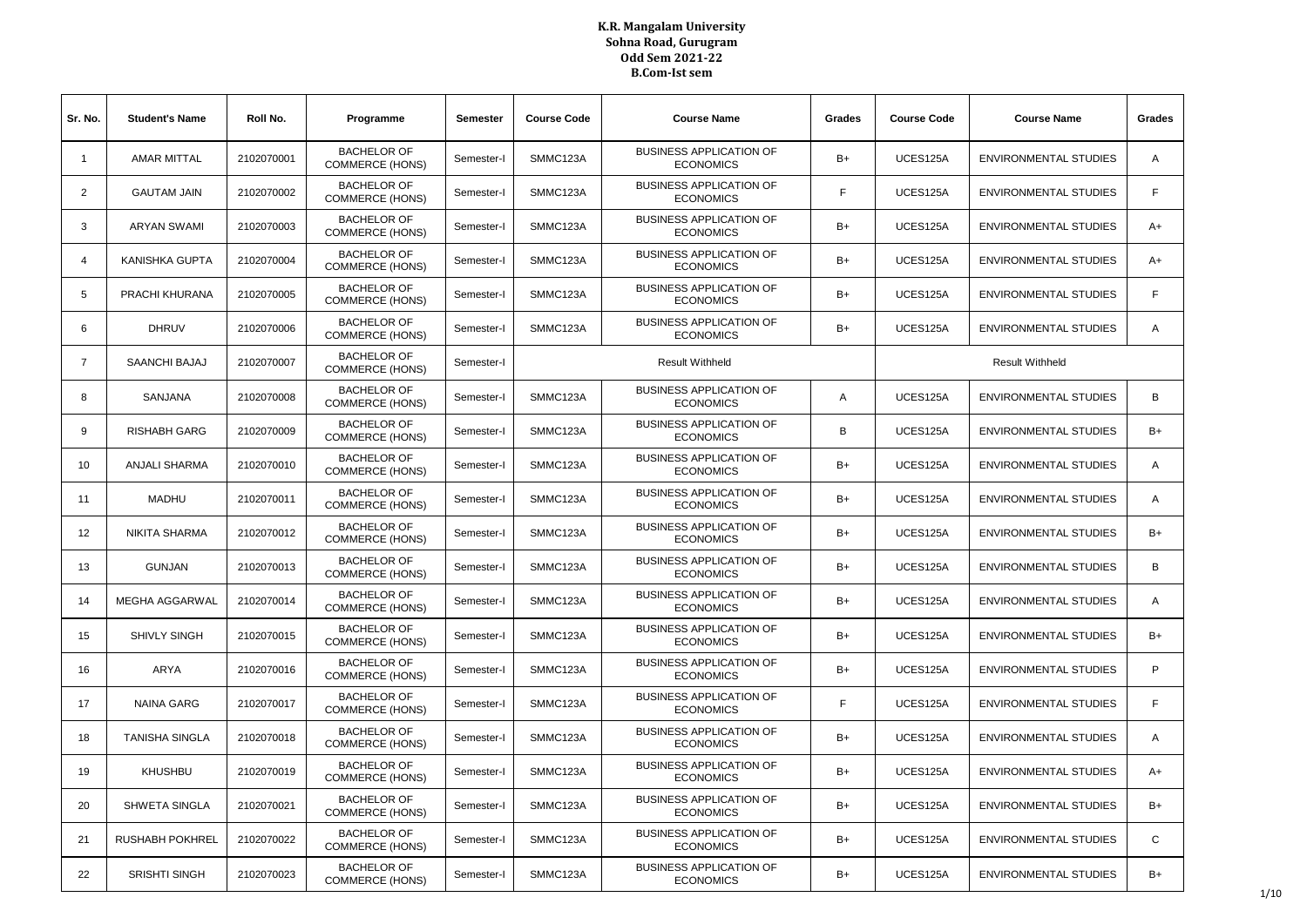| Sr. No. | <b>Student's Name</b>                  | Roll No.   | Programme                                    | Semester   | <b>Course Code</b> | <b>Course Name</b>                                 | Grades | <b>Course Code</b> | <b>Course Name</b>           | Grades         |
|---------|----------------------------------------|------------|----------------------------------------------|------------|--------------------|----------------------------------------------------|--------|--------------------|------------------------------|----------------|
| 23      | <b>NISHI MITTAL</b>                    | 2102070024 | <b>BACHELOR OF</b><br><b>COMMERCE (HONS)</b> | Semester-I | SMMC123A           | <b>BUSINESS APPLICATION OF</b><br><b>ECONOMICS</b> | $B+$   | UCES125A           | <b>ENVIRONMENTAL STUDIES</b> | $\overline{A}$ |
| 24      | <b>ANSHIKA</b>                         | 2102070025 | <b>BACHELOR OF</b><br><b>COMMERCE (HONS)</b> | Semester-I | SMMC123A           | <b>BUSINESS APPLICATION OF</b><br><b>ECONOMICS</b> | $B+$   | UCES125A           | <b>ENVIRONMENTAL STUDIES</b> | $B+$           |
| 25      | <b>LAKHVINDER KAUR</b><br><b>REHSI</b> | 2102070026 | <b>BACHELOR OF</b><br><b>COMMERCE (HONS)</b> | Semester-I | SMMC123A           | <b>BUSINESS APPLICATION OF</b><br><b>ECONOMICS</b> | F.     | UCES125A           | <b>ENVIRONMENTAL STUDIES</b> | F              |
| 26      | <b>MUSKAN SHARMA</b>                   | 2102070027 | <b>BACHELOR OF</b><br><b>COMMERCE (HONS)</b> | Semester-I | SMMC123A           | <b>BUSINESS APPLICATION OF</b><br><b>ECONOMICS</b> |        | UCES125A           | <b>ENVIRONMENTAL STUDIES</b> | F.             |
| 27      | <b>RASHMI MISHRA</b>                   | 2102070028 | <b>BACHELOR OF</b><br><b>COMMERCE (HONS)</b> | Semester-I | SMMC123A           | <b>BUSINESS APPLICATION OF</b><br><b>ECONOMICS</b> | A      | UCES125A           | <b>ENVIRONMENTAL STUDIES</b> | B+             |
| 28      | PRIYANKA BISHT                         | 2102070029 | <b>BACHELOR OF</b><br><b>COMMERCE (HONS)</b> | Semester-I | SMMC123A           | <b>BUSINESS APPLICATION OF</b><br><b>ECONOMICS</b> | Α      | UCES125A           | <b>ENVIRONMENTAL STUDIES</b> | $\overline{A}$ |
| 29      | <b>AKANKSHA</b>                        | 2102070030 | <b>BACHELOR OF</b><br><b>COMMERCE (HONS)</b> | Semester-I | SMMC123A           | <b>BUSINESS APPLICATION OF</b><br><b>ECONOMICS</b> | $B+$   | UCES125A           | <b>ENVIRONMENTAL STUDIES</b> | B              |
| 30      | <b>TISHA</b>                           | 2102070031 | <b>BACHELOR OF</b><br><b>COMMERCE (HONS)</b> | Semester-I | SMMC123A           | <b>BUSINESS APPLICATION OF</b><br><b>ECONOMICS</b> | A      | UCES125A           | <b>ENVIRONMENTAL STUDIES</b> | $\overline{A}$ |
| 31      | PRIYANSHU KUMAR<br>DAS.                | 2102070032 | <b>BACHELOR OF</b><br><b>COMMERCE (HONS)</b> | Semester-I | SMMC123A           | <b>BUSINESS APPLICATION OF</b><br><b>ECONOMICS</b> | в      | UCES125A           | <b>ENVIRONMENTAL STUDIES</b> | $B+$           |
| 32      | <b>DEV SURYA VANSHI</b>                | 2102070033 | <b>BACHELOR OF</b><br><b>COMMERCE (HONS)</b> | Semester-I | SMMC123A           | <b>BUSINESS APPLICATION OF</b><br><b>ECONOMICS</b> | в      | UCES125A           | <b>ENVIRONMENTAL STUDIES</b> | $\overline{A}$ |
| 33      | <b>TANYA SRIVASTAVA</b>                | 2102070034 | <b>BACHELOR OF</b><br><b>COMMERCE (HONS)</b> | Semester-I | SMMC123A           | <b>BUSINESS APPLICATION OF</b><br><b>ECONOMICS</b> | B+     | UCES125A           | <b>ENVIRONMENTAL STUDIES</b> | $A+$           |
| 34      | <b>AKSHAT TIWARI</b>                   | 2102070035 | <b>BACHELOR OF</b><br><b>COMMERCE (HONS)</b> | Semester-I | SMMC123A           | <b>BUSINESS APPLICATION OF</b><br><b>ECONOMICS</b> | B+     | UCES125A           | <b>ENVIRONMENTAL STUDIES</b> | A              |
| 35      | <b>CHITRA GOYAL</b>                    | 2102070036 | <b>BACHELOR OF</b><br><b>COMMERCE (HONS)</b> | Semester-I | SMMC123A           | <b>BUSINESS APPLICATION OF</b><br><b>ECONOMICS</b> | A      | UCES125A           | <b>ENVIRONMENTAL STUDIES</b> | $\mathsf{A}$   |
| 36      | KUSHARIKA GUPTA                        | 2102070037 | <b>BACHELOR OF</b><br><b>COMMERCE (HONS)</b> | Semester-I | SMMC123A           | <b>BUSINESS APPLICATION OF</b><br><b>ECONOMICS</b> | $B+$   | UCES125A           | <b>ENVIRONMENTAL STUDIES</b> | $A+$           |
| 37      | <b>MANISHA YADAV</b>                   | 2102070038 | <b>BACHELOR OF</b><br><b>COMMERCE (HONS)</b> | Semester-I | SMMC123A           | <b>BUSINESS APPLICATION OF</b><br><b>ECONOMICS</b> | $B+$   | UCES125A           | <b>ENVIRONMENTAL STUDIES</b> | $A+$           |
| 38      | <b>SHRIYA GOENKA</b>                   | 2102070039 | <b>BACHELOR OF</b><br><b>COMMERCE (HONS)</b> | Semester-I | SMMC123A           | <b>BUSINESS APPLICATION OF</b><br><b>ECONOMICS</b> | $B+$   | UCES125A           | <b>ENVIRONMENTAL STUDIES</b> | B              |
| 39      | <b>JAIMANN SHARMA</b>                  | 2102070040 | <b>BACHELOR OF</b><br><b>COMMERCE (HONS)</b> | Semester-I | SMMC123A           | <b>BUSINESS APPLICATION OF</b><br><b>ECONOMICS</b> | B+     | UCES125A           | <b>ENVIRONMENTAL STUDIES</b> | P              |
| 40      | <b>HIMANI SHARMA</b>                   | 2102070042 | <b>BACHELOR OF</b><br><b>COMMERCE (HONS)</b> | Semester-I | SMMC123A           | <b>BUSINESS APPLICATION OF</b><br><b>ECONOMICS</b> | B+     | UCES125A           | <b>ENVIRONMENTAL STUDIES</b> | $\mathbf C$    |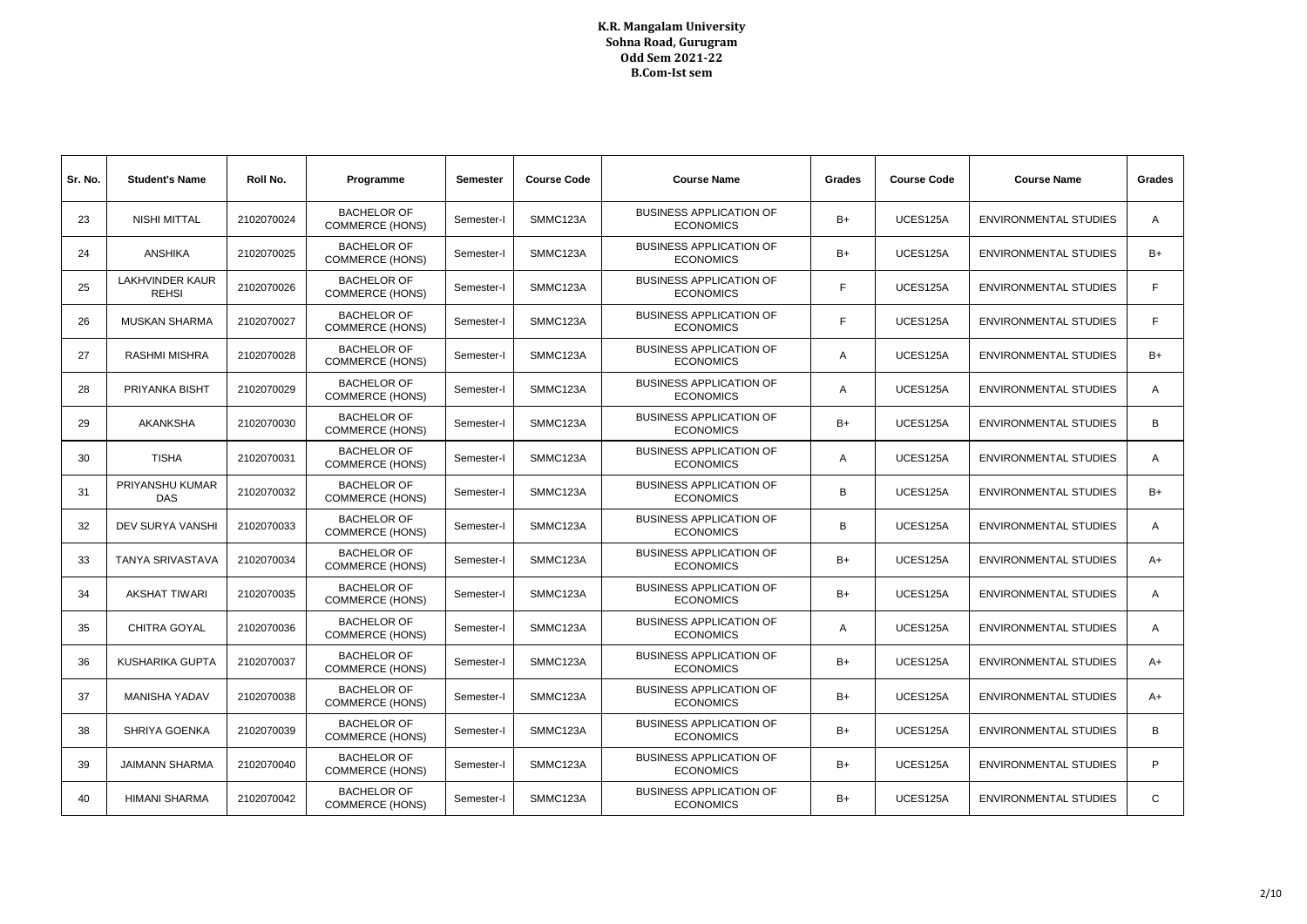| Sr. No.        | <b>Student's Name</b>  | Roll No.   | Programme                                    | <b>Semester</b> | <b>Course Code</b>     | <b>Course Name</b><br>Grades |    | <b>Course Code</b> | <b>Course Name</b>          | Grades       |
|----------------|------------------------|------------|----------------------------------------------|-----------------|------------------------|------------------------------|----|--------------------|-----------------------------|--------------|
| $\mathbf{1}$   | <b>AMAR MITTAL</b>     | 2102070001 | <b>BACHELOR OF</b><br><b>COMMERCE (HONS)</b> | Semester-I      | UCDM301A               | <b>DISASTER MANAGEMENT</b>   | A  | UCCS155A           | <b>COMMUNICATION SKILLS</b> | A            |
| 2              | <b>GAUTAM JAIN</b>     | 2102070002 | <b>BACHELOR OF</b><br><b>COMMERCE (HONS)</b> | Semester-I      | UCDM301A               | DISASTER MANAGEMENT          | F  |                    | <b>COMMUNICATION SKILLS</b> | F.           |
| 3              | <b>ARYAN SWAMI</b>     | 2102070003 | <b>BACHELOR OF</b><br><b>COMMERCE (HONS)</b> | Semester-I      | UCDM301A               | DISASTER MANAGEMENT          | B+ | UCCS155A           | <b>COMMUNICATION SKILLS</b> | B+           |
| $\overline{4}$ | <b>KANISHKA GUPTA</b>  | 2102070004 | <b>BACHELOR OF</b><br><b>COMMERCE (HONS)</b> | Semester-I      | UCDM301A               | DISASTER MANAGEMENT          | Α  | UCCS155A           | <b>COMMUNICATION SKILLS</b> | P            |
| 5              | PRACHI KHURANA         | 2102070005 | <b>BACHELOR OF</b><br><b>COMMERCE (HONS)</b> | Semester-I      | UCDM301A               | <b>DISASTER MANAGEMENT</b>   | Α  | UCCS155A           | <b>COMMUNICATION SKILLS</b> | $B+$         |
| 6              | <b>DHRUV</b>           | 2102070006 | <b>BACHELOR OF</b><br><b>COMMERCE (HONS)</b> | Semester-I      | UCDM301A               | DISASTER MANAGEMENT          | Α  | UCCS155A           | <b>COMMUNICATION SKILLS</b> | P            |
| $\overline{7}$ | SAANCHI BAJAJ          | 2102070007 | <b>BACHELOR OF</b><br><b>COMMERCE (HONS)</b> | Semester-I      | <b>Result Withheld</b> |                              |    |                    | <b>Result Withheld</b>      |              |
| 8              | SANJANA                | 2102070008 | <b>BACHELOR OF</b><br><b>COMMERCE (HONS)</b> | Semester-I      | UCDM301A               | <b>DISASTER MANAGEMENT</b>   | Α  | UCCS155A           | <b>COMMUNICATION SKILLS</b> | $B+$         |
| 9              | <b>RISHABH GARG</b>    | 2102070009 | <b>BACHELOR OF</b><br><b>COMMERCE (HONS)</b> | Semester-I      | UCDM301A               | <b>DISASTER MANAGEMENT</b>   | A  | UCCS155A           | <b>COMMUNICATION SKILLS</b> | $\mathsf{A}$ |
| 10             | <b>ANJALI SHARMA</b>   | 2102070010 | <b>BACHELOR OF</b><br><b>COMMERCE (HONS)</b> | Semester-I      | UCDM301A               | DISASTER MANAGEMENT          | Α  | UCCS155A           | <b>COMMUNICATION SKILLS</b> | P            |
| 11             | <b>MADHU</b>           | 2102070011 | <b>BACHELOR OF</b><br><b>COMMERCE (HONS)</b> | Semester-I      | UCDM301A               | <b>DISASTER MANAGEMENT</b>   | A  | UCCS155A           | <b>COMMUNICATION SKILLS</b> | P            |
| 12             | NIKITA SHARMA          | 2102070012 | <b>BACHELOR OF</b><br><b>COMMERCE (HONS)</b> | Semester-I      | UCDM301A               | DISASTER MANAGEMENT          | A  | UCCS155A           | <b>COMMUNICATION SKILLS</b> | A            |
| 13             | <b>GUNJAN</b>          | 2102070013 | <b>BACHELOR OF</b><br><b>COMMERCE (HONS)</b> | Semester-I      | UCDM301A               | DISASTER MANAGEMENT          | Α  | UCCS155A           | <b>COMMUNICATION SKILLS</b> | A            |
| 14             | MEGHA AGGARWAL         | 2102070014 | <b>BACHELOR OF</b><br><b>COMMERCE (HONS)</b> | Semester-I      | UCDM301A               | <b>DISASTER MANAGEMENT</b>   | Α  | UCCS155A           | <b>COMMUNICATION SKILLS</b> | P            |
| 15             | SHIVLY SINGH           | 2102070015 | <b>BACHELOR OF</b><br><b>COMMERCE (HONS)</b> | Semester-I      | UCDM301A               | DISASTER MANAGEMENT          | F  | UCCS155A           | <b>COMMUNICATION SKILLS</b> | P            |
| 16             | <b>ARYA</b>            | 2102070016 | <b>BACHELOR OF</b><br><b>COMMERCE (HONS)</b> | Semester-I      | UCDM301A               | DISASTER MANAGEMENT          | Α  | UCCS155A           | <b>COMMUNICATION SKILLS</b> | P            |
| 17             | <b>NAINA GARG</b>      | 2102070017 | <b>BACHELOR OF</b><br><b>COMMERCE (HONS)</b> | Semester-I      | UCDM301A               | <b>DISASTER MANAGEMENT</b>   | F  | UCCS155A           | <b>COMMUNICATION SKILLS</b> | F.           |
| 18             | <b>TANISHA SINGLA</b>  | 2102070018 | <b>BACHELOR OF</b><br><b>COMMERCE (HONS)</b> | Semester-I      | UCDM301A               | <b>DISASTER MANAGEMENT</b>   | A+ | UCCS155A           | <b>COMMUNICATION SKILLS</b> | A            |
| 19             | <b>KHUSHBU</b>         | 2102070019 | <b>BACHELOR OF</b><br><b>COMMERCE (HONS)</b> | Semester-I      | UCDM301A               | DISASTER MANAGEMENT          | Α  | UCCS155A           | <b>COMMUNICATION SKILLS</b> | A            |
| 20             | SHWETA SINGLA          | 2102070021 | <b>BACHELOR OF</b><br><b>COMMERCE (HONS)</b> | Semester-I      | UCDM301A               | DISASTER MANAGEMENT          | A+ | UCCS155A           | <b>COMMUNICATION SKILLS</b> | A            |
| 21             | <b>RUSHABH POKHREL</b> | 2102070022 | <b>BACHELOR OF</b><br><b>COMMERCE (HONS)</b> | Semester-I      | UCDM301A               | <b>DISASTER MANAGEMENT</b>   | Α  | UCCS155A           | <b>COMMUNICATION SKILLS</b> | A+           |
| 22             | <b>SRISHTI SINGH</b>   | 2102070023 | <b>BACHELOR OF</b><br><b>COMMERCE (HONS)</b> | Semester-I      | UCDM301A               | DISASTER MANAGEMENT          | Α  | UCCS155A           | <b>COMMUNICATION SKILLS</b> | A            |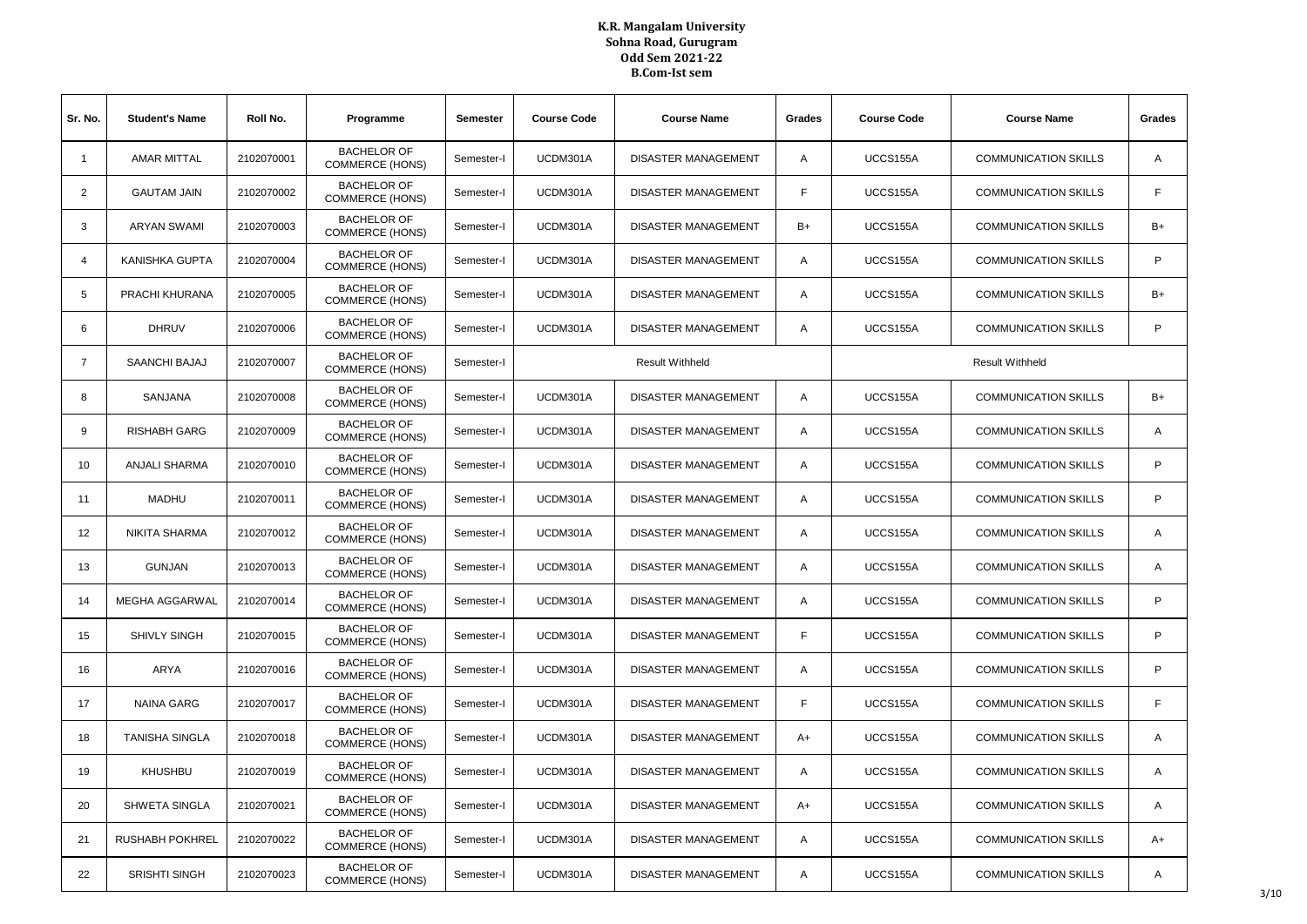| Sr. No. | <b>Student's Name</b>                  | Roll No.   | Programme                                    | <b>Semester</b> | <b>Course Code</b> | <b>Course Name</b>         | Grades         | <b>Course Code</b> | <b>Course Name</b>          | Grades         |
|---------|----------------------------------------|------------|----------------------------------------------|-----------------|--------------------|----------------------------|----------------|--------------------|-----------------------------|----------------|
| 23      | <b>NISHI MITTAL</b>                    | 2102070024 | <b>BACHELOR OF</b><br><b>COMMERCE (HONS)</b> | Semester-I      | UCDM301A           | <b>DISASTER MANAGEMENT</b> | $\overline{A}$ | UCCS155A           | <b>COMMUNICATION SKILLS</b> | P              |
| 24      | <b>ANSHIKA</b>                         | 2102070025 | <b>BACHELOR OF</b><br><b>COMMERCE (HONS)</b> | Semester-I      | UCDM301A           | <b>DISASTER MANAGEMENT</b> | $\overline{A}$ | UCCS155A           | <b>COMMUNICATION SKILLS</b> | A              |
| 25      | <b>LAKHVINDER KAUR</b><br><b>REHSI</b> | 2102070026 | <b>BACHELOR OF</b><br><b>COMMERCE (HONS)</b> | Semester-I      | UCDM301A           | <b>DISASTER MANAGEMENT</b> | F              | UCCS155A           | <b>COMMUNICATION SKILLS</b> | F              |
| 26      | <b>MUSKAN SHARMA</b>                   | 2102070027 | <b>BACHELOR OF</b><br><b>COMMERCE (HONS)</b> | Semester-I      | UCDM301A           | DISASTER MANAGEMENT        | A              | UCCS155A           | <b>COMMUNICATION SKILLS</b> | F              |
| 27      | <b>RASHMI MISHRA</b>                   | 2102070028 | <b>BACHELOR OF</b><br><b>COMMERCE (HONS)</b> | Semester-I      | UCDM301A           | <b>DISASTER MANAGEMENT</b> | $\overline{A}$ | UCCS155A           | <b>COMMUNICATION SKILLS</b> | P              |
| 28      | PRIYANKA BISHT                         | 2102070029 | <b>BACHELOR OF</b><br><b>COMMERCE (HONS)</b> | Semester-I      | UCDM301A           | <b>DISASTER MANAGEMENT</b> | $\overline{A}$ | UCCS155A           | <b>COMMUNICATION SKILLS</b> | P              |
| 29      | <b>AKANKSHA</b>                        | 2102070030 | <b>BACHELOR OF</b><br><b>COMMERCE (HONS)</b> | Semester-I      | UCDM301A           | <b>DISASTER MANAGEMENT</b> | B+             | UCCS155A           | <b>COMMUNICATION SKILLS</b> | P              |
| 30      | <b>TISHA</b>                           | 2102070031 | <b>BACHELOR OF</b><br><b>COMMERCE (HONS)</b> | Semester-I      | UCDM301A           | DISASTER MANAGEMENT        | A              | UCCS155A           | <b>COMMUNICATION SKILLS</b> | P              |
| 31      | PRIYANSHU KUMAR<br><b>DAS</b>          | 2102070032 | <b>BACHELOR OF</b><br><b>COMMERCE (HONS)</b> | Semester-I      | UCDM301A           | <b>DISASTER MANAGEMENT</b> | $\overline{A}$ | UCCS155A           | <b>COMMUNICATION SKILLS</b> | P              |
| 32      | <b>DEV SURYA VANSHI</b>                | 2102070033 | <b>BACHELOR OF</b><br><b>COMMERCE (HONS)</b> | Semester-I      | UCDM301A           | DISASTER MANAGEMENT        | B+             | UCCS155A           | <b>COMMUNICATION SKILLS</b> | P              |
| 33      | <b>TANYA SRIVASTAVA</b>                | 2102070034 | <b>BACHELOR OF</b><br><b>COMMERCE (HONS)</b> | Semester-I      | UCDM301A           | <b>DISASTER MANAGEMENT</b> | $\overline{A}$ | UCCS155A           | <b>COMMUNICATION SKILLS</b> | P              |
| 34      | <b>AKSHAT TIWARI</b>                   | 2102070035 | <b>BACHELOR OF</b><br><b>COMMERCE (HONS)</b> | Semester-I      | UCDM301A           | <b>DISASTER MANAGEMENT</b> | A              | UCCS155A           | <b>COMMUNICATION SKILLS</b> | P              |
| 35      | CHITRA GOYAL                           | 2102070036 | <b>BACHELOR OF</b><br><b>COMMERCE (HONS)</b> | Semester-I      | UCDM301A           | <b>DISASTER MANAGEMENT</b> | B+             | UCCS155A           | <b>COMMUNICATION SKILLS</b> | B+             |
| 36      | <b>KUSHARIKA GUPTA</b>                 | 2102070037 | <b>BACHELOR OF</b><br><b>COMMERCE (HONS)</b> | Semester-I      | UCDM301A           | <b>DISASTER MANAGEMENT</b> | $\overline{A}$ | UCCS155A           | <b>COMMUNICATION SKILLS</b> | P              |
| 37      | <b>MANISHA YADAV</b>                   | 2102070038 | <b>BACHELOR OF</b><br><b>COMMERCE (HONS)</b> | Semester-I      | UCDM301A           | DISASTER MANAGEMENT        | $\overline{A}$ | UCCS155A           | <b>COMMUNICATION SKILLS</b> | P              |
| 38      | <b>SHRIYA GOENKA</b>                   | 2102070039 | <b>BACHELOR OF</b><br><b>COMMERCE (HONS)</b> | Semester-I      | UCDM301A           | <b>DISASTER MANAGEMENT</b> | $\overline{A}$ | UCCS155A           | <b>COMMUNICATION SKILLS</b> | $\overline{A}$ |
| 39      | <b>JAIMANN SHARMA</b>                  | 2102070040 | <b>BACHELOR OF</b><br><b>COMMERCE (HONS)</b> | Semester-I      | UCDM301A           | <b>DISASTER MANAGEMENT</b> | A              | UCCS155A           | <b>COMMUNICATION SKILLS</b> | F              |
| 40      | <b>HIMANI SHARMA</b>                   | 2102070042 | <b>BACHELOR OF</b><br><b>COMMERCE (HONS)</b> | Semester-I      | UCDM301A           | <b>DISASTER MANAGEMENT</b> | A              | UCCS155A           | <b>COMMUNICATION SKILLS</b> | B              |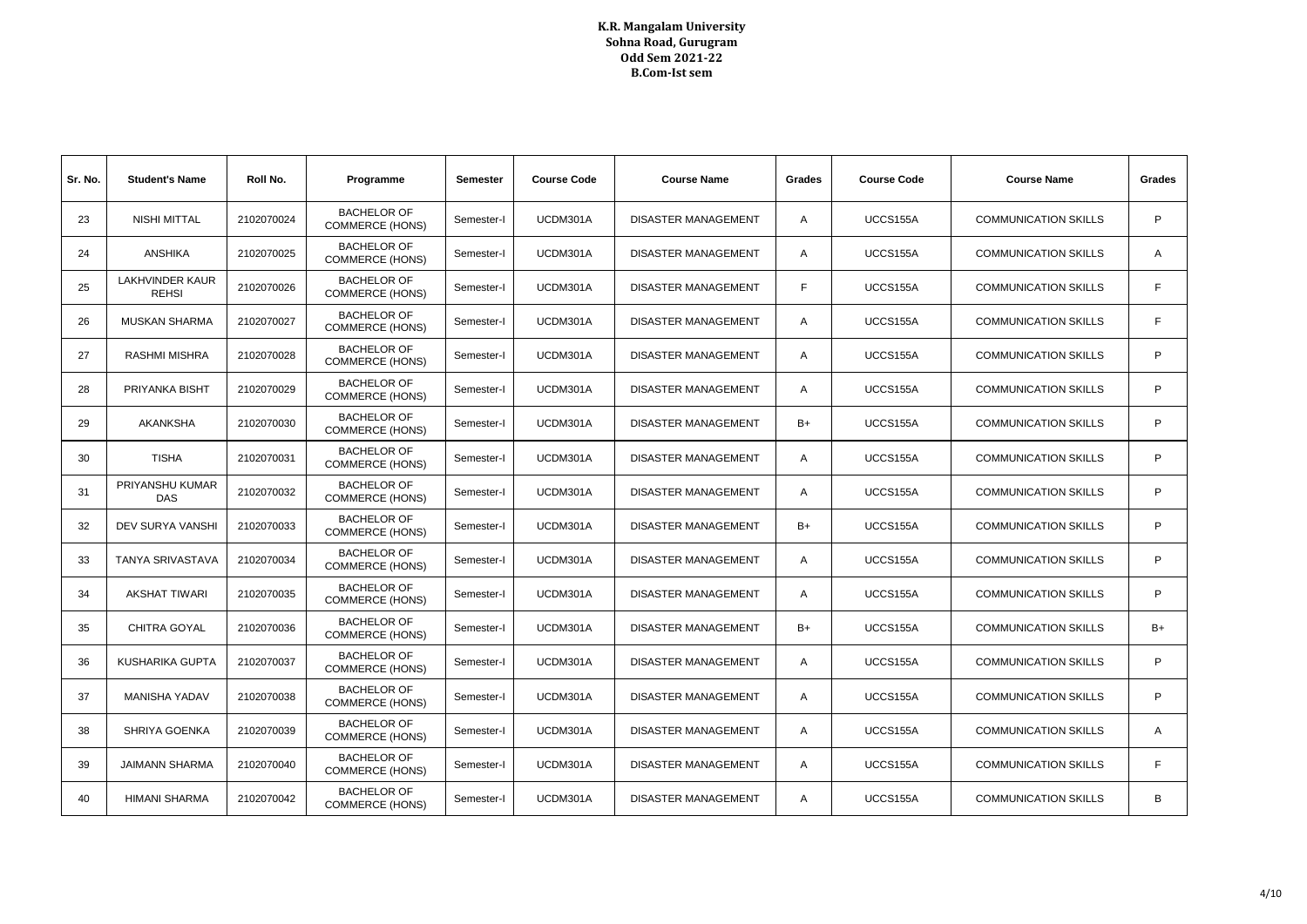| Sr. No.        | <b>Student's Name</b> | Roll No.   | Programme                                    | <b>Semester</b> | <b>Course Code</b> | <b>Course Name</b>                   | Grades |
|----------------|-----------------------|------------|----------------------------------------------|-----------------|--------------------|--------------------------------------|--------|
| $\mathbf{1}$   | <b>AMAR MITTAL</b>    | 2102070001 | <b>BACHELOR OF</b><br><b>COMMERCE (HONS)</b> | Semester-I      | SMMC476A           | STRESS MANAGEMENT (OPEN ELECTIVE -I) | Α      |
| 2              | <b>GAUTAM JAIN</b>    | 2102070002 | <b>BACHELOR OF</b><br><b>COMMERCE (HONS)</b> | Semester-I      | SMMC476A           | STRESS MANAGEMENT (OPEN ELECTIVE -I) | F      |
| 3              | ARYAN SWAMI           | 2102070003 | <b>BACHELOR OF</b><br><b>COMMERCE (HONS)</b> | Semester-I      | SMMC476A           | STRESS MANAGEMENT (OPEN ELECTIVE -I) | A      |
| 4              | KANISHKA GUPTA        | 2102070004 | <b>BACHELOR OF</b><br><b>COMMERCE (HONS)</b> | Semester-I      | SMMC476A           | STRESS MANAGEMENT (OPEN ELECTIVE -I) | Α      |
| 5              | PRACHI KHURANA        | 2102070005 | <b>BACHELOR OF</b><br><b>COMMERCE (HONS)</b> | Semester-I      | SMMC476A           | STRESS MANAGEMENT (OPEN ELECTIVE -I) | B+     |
| 6              | <b>DHRUV</b>          | 2102070006 | <b>BACHELOR OF</b><br><b>COMMERCE (HONS)</b> | Semester-I      | SMMC476A           | STRESS MANAGEMENT (OPEN ELECTIVE -I) | B+     |
| $\overline{7}$ | SAANCHI BAJAJ         | 2102070007 | <b>BACHELOR OF</b><br><b>COMMERCE (HONS)</b> | Semester-I      |                    | <b>Result Withheld</b>               |        |
| 8              | SANJANA               | 2102070008 | <b>BACHELOR OF</b><br><b>COMMERCE (HONS)</b> | Semester-I      | SMMC476A           | STRESS MANAGEMENT (OPEN ELECTIVE -I) | Α      |
| 9              | <b>RISHABH GARG</b>   | 2102070009 | <b>BACHELOR OF</b><br><b>COMMERCE (HONS)</b> | Semester-I      | SMMC476A           | STRESS MANAGEMENT (OPEN ELECTIVE -I) | Α      |
| 10             | <b>ANJALI SHARMA</b>  | 2102070010 | <b>BACHELOR OF</b><br><b>COMMERCE (HONS)</b> | Semester-I      | SMMC476A           | STRESS MANAGEMENT (OPEN ELECTIVE -I) | B+     |
| 11             | <b>MADHU</b>          | 2102070011 | <b>BACHELOR OF</b><br><b>COMMERCE (HONS)</b> | Semester-I      | SMMC476A           | STRESS MANAGEMENT (OPEN ELECTIVE -I) | A+     |
| 12             | NIKITA SHARMA         | 2102070012 | <b>BACHELOR OF</b><br><b>COMMERCE (HONS)</b> | Semester-I      | SMMC476A           | STRESS MANAGEMENT (OPEN ELECTIVE -I) | A      |
| 13             | <b>GUNJAN</b>         | 2102070013 | <b>BACHELOR OF</b><br><b>COMMERCE (HONS)</b> | Semester-I      | SMMC476A           | STRESS MANAGEMENT (OPEN ELECTIVE -I) | Α      |
| 14             | MEGHA AGGARWAL        | 2102070014 | <b>BACHELOR OF</b><br><b>COMMERCE (HONS)</b> | Semester-I      | SMMC476A           | STRESS MANAGEMENT (OPEN ELECTIVE -I) | Α      |
| 15             | <b>SHIVLY SINGH</b>   | 2102070015 | <b>BACHELOR OF</b><br><b>COMMERCE (HONS)</b> | Semester-I      | SMMC476A           | STRESS MANAGEMENT (OPEN ELECTIVE -I) | B+     |
| 16             | <b>ARYA</b>           | 2102070016 | <b>BACHELOR OF</b><br><b>COMMERCE (HONS)</b> | Semester-I      | SMMC476A           | STRESS MANAGEMENT (OPEN ELECTIVE -I) | Α      |
| 17             | <b>NAINA GARG</b>     | 2102070017 | <b>BACHELOR OF</b><br><b>COMMERCE (HONS)</b> | Semester-I      | SMMC476A           | STRESS MANAGEMENT (OPEN ELECTIVE -I) | F      |
| 18             | <b>TANISHA SINGLA</b> | 2102070018 | <b>BACHELOR OF</b><br><b>COMMERCE (HONS)</b> | Semester-I      | SMMC476A           | STRESS MANAGEMENT (OPEN ELECTIVE -I) | Α      |
| 19             | <b>KHUSHBU</b>        | 2102070019 | <b>BACHELOR OF</b><br><b>COMMERCE (HONS)</b> | Semester-I      | SMMC476A           | STRESS MANAGEMENT (OPEN ELECTIVE -I) | Α      |
| 20             | SHWETA SINGLA         | 2102070021 | <b>BACHELOR OF</b><br><b>COMMERCE (HONS)</b> | Semester-I      | SMMC476A           | STRESS MANAGEMENT (OPEN ELECTIVE -I) | Α      |
| 21             | RUSHABH POKHREL       | 2102070022 | <b>BACHELOR OF</b><br><b>COMMERCE (HONS)</b> | Semester-I      | SMMC476A           | STRESS MANAGEMENT (OPEN ELECTIVE -I) | B+     |
| 22             | <b>SRISHTI SINGH</b>  | 2102070023 | <b>BACHELOR OF</b><br><b>COMMERCE (HONS)</b> | Semester-I      | SMMC476A           | STRESS MANAGEMENT (OPEN ELECTIVE -I) | Α      |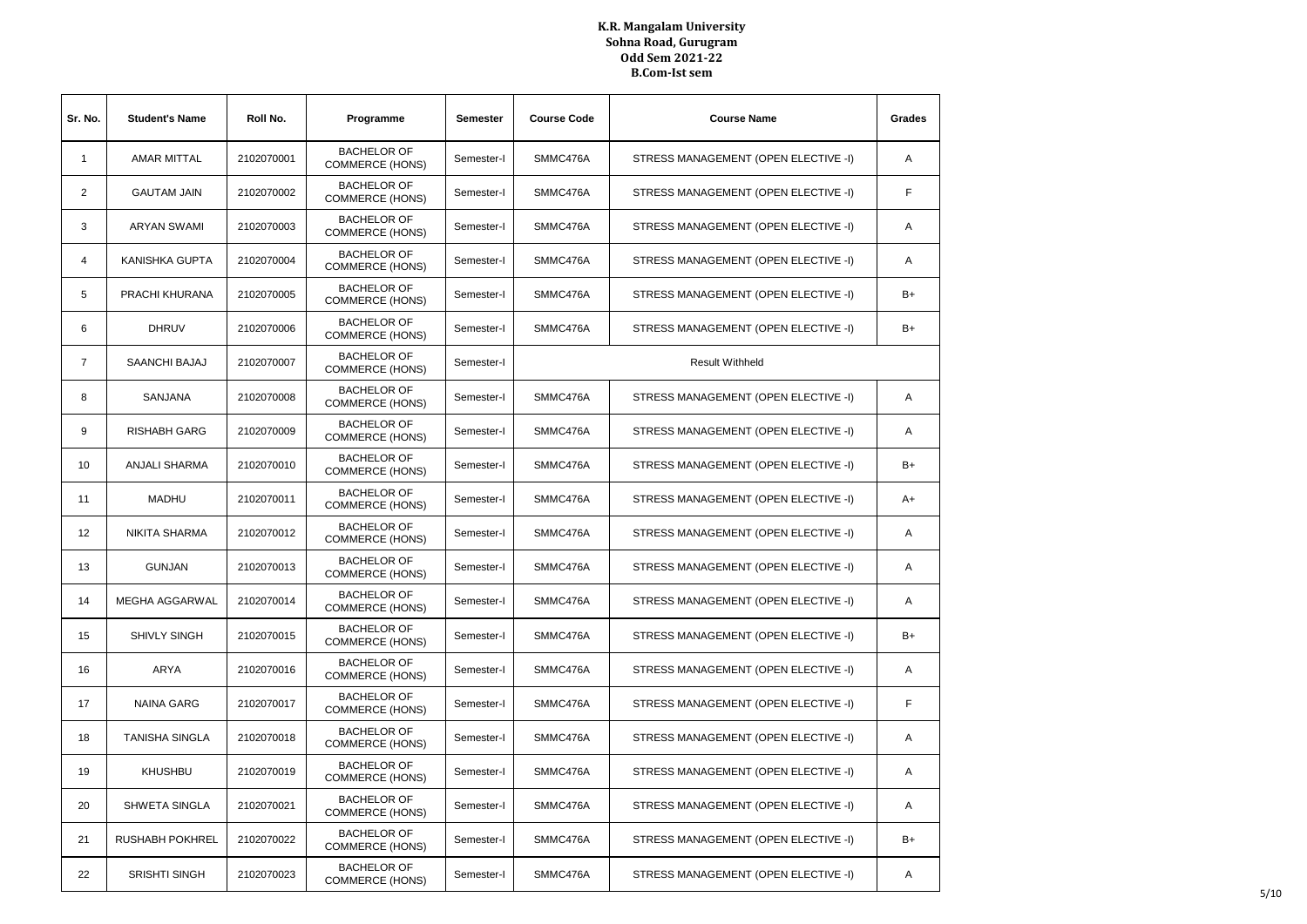| Sr. No. | <b>Student's Name</b>                  | Roll No.   | Programme                                    | <b>Semester</b> | <b>Course Code</b> | <b>Course Name</b>                   | Grades |
|---------|----------------------------------------|------------|----------------------------------------------|-----------------|--------------------|--------------------------------------|--------|
| 23      | NISHI MITTAL                           | 2102070024 | <b>BACHELOR OF</b><br><b>COMMERCE (HONS)</b> | Semester-I      | SMMC476A           | STRESS MANAGEMENT (OPEN ELECTIVE -I) | Α      |
| 24      | <b>ANSHIKA</b>                         | 2102070025 | <b>BACHELOR OF</b><br><b>COMMERCE (HONS)</b> | Semester-I      | SMMC476A           | STRESS MANAGEMENT (OPEN ELECTIVE -I) | A      |
| 25      | <b>LAKHVINDER KAUR</b><br><b>REHSI</b> | 2102070026 | <b>BACHELOR OF</b><br><b>COMMERCE (HONS)</b> | Semester-I      | SMMC476A           | STRESS MANAGEMENT (OPEN ELECTIVE -I) | F      |
| 26      | <b>MUSKAN SHARMA</b>                   | 2102070027 | <b>BACHELOR OF</b><br><b>COMMERCE (HONS)</b> | Semester-I      | SMMC476A           | STRESS MANAGEMENT (OPEN ELECTIVE -I) | F      |
| 27      | <b>RASHMI MISHRA</b>                   | 2102070028 | <b>BACHELOR OF</b><br><b>COMMERCE (HONS)</b> | Semester-I      | SMMC476A           | STRESS MANAGEMENT (OPEN ELECTIVE -I) | A+     |
| 28      | PRIYANKA BISHT                         | 2102070029 | <b>BACHELOR OF</b><br><b>COMMERCE (HONS)</b> | Semester-I      | SMMC476A           | STRESS MANAGEMENT (OPEN ELECTIVE -I) | B+     |
| 29      | <b>AKANKSHA</b>                        | 2102070030 | <b>BACHELOR OF</b><br><b>COMMERCE (HONS)</b> | Semester-I      | SMMC476A           | STRESS MANAGEMENT (OPEN ELECTIVE -I) | B+     |
| 30      | <b>TISHA</b>                           | 2102070031 | <b>BACHELOR OF</b><br><b>COMMERCE (HONS)</b> | Semester-I      | SMMC476A           | STRESS MANAGEMENT (OPEN ELECTIVE -I) | Α      |
| 31      | PRIYANSHU KUMAR<br>DAS                 | 2102070032 | <b>BACHELOR OF</b><br><b>COMMERCE (HONS)</b> | Semester-I      | SMMC476A           | STRESS MANAGEMENT (OPEN ELECTIVE -I) | B      |
| 32      | DEV SURYA VANSHI                       | 2102070033 | <b>BACHELOR OF</b><br><b>COMMERCE (HONS)</b> | Semester-I      | SMMC476A           | STRESS MANAGEMENT (OPEN ELECTIVE -I) | A      |
| 33      | <b>TANYA SRIVASTAVA</b>                | 2102070034 | <b>BACHELOR OF</b><br><b>COMMERCE (HONS)</b> | Semester-I      | SMMC476A           | STRESS MANAGEMENT (OPEN ELECTIVE -I) | A      |
| 34      | <b>AKSHAT TIWARI</b>                   | 2102070035 | <b>BACHELOR OF</b><br><b>COMMERCE (HONS)</b> | Semester-I      | SMMC476A           | STRESS MANAGEMENT (OPEN ELECTIVE -I) | B+     |
| 35      | <b>CHITRA GOYAL</b>                    | 2102070036 | <b>BACHELOR OF</b><br><b>COMMERCE (HONS)</b> | Semester-I      | SMMC476A           | STRESS MANAGEMENT (OPEN ELECTIVE -I) | B+     |
| 36      | KUSHARIKA GUPTA                        | 2102070037 | <b>BACHELOR OF</b><br><b>COMMERCE (HONS)</b> | Semester-I      | SMMC476A           | STRESS MANAGEMENT (OPEN ELECTIVE -I) | A      |
| 37      | <b>MANISHA YADAV</b>                   | 2102070038 | <b>BACHELOR OF</b><br><b>COMMERCE (HONS)</b> | Semester-I      | SMMC476A           | STRESS MANAGEMENT (OPEN ELECTIVE -I) | Α      |
| 38      | SHRIYA GOENKA                          | 2102070039 | <b>BACHELOR OF</b><br><b>COMMERCE (HONS)</b> | Semester-I      | SMMC476A           | STRESS MANAGEMENT (OPEN ELECTIVE -I) | A      |
| 39      | <b>JAIMANN SHARMA</b>                  | 2102070040 | <b>BACHELOR OF</b><br><b>COMMERCE (HONS)</b> | Semester-I      | SMMC476A           | STRESS MANAGEMENT (OPEN ELECTIVE -I) | Α      |
| 40      | <b>HIMANI SHARMA</b>                   | 2102070042 | <b>BACHELOR OF</b><br><b>COMMERCE (HONS)</b> | Semester-I      | SMMC476A           | STRESS MANAGEMENT (OPEN ELECTIVE -I) | В      |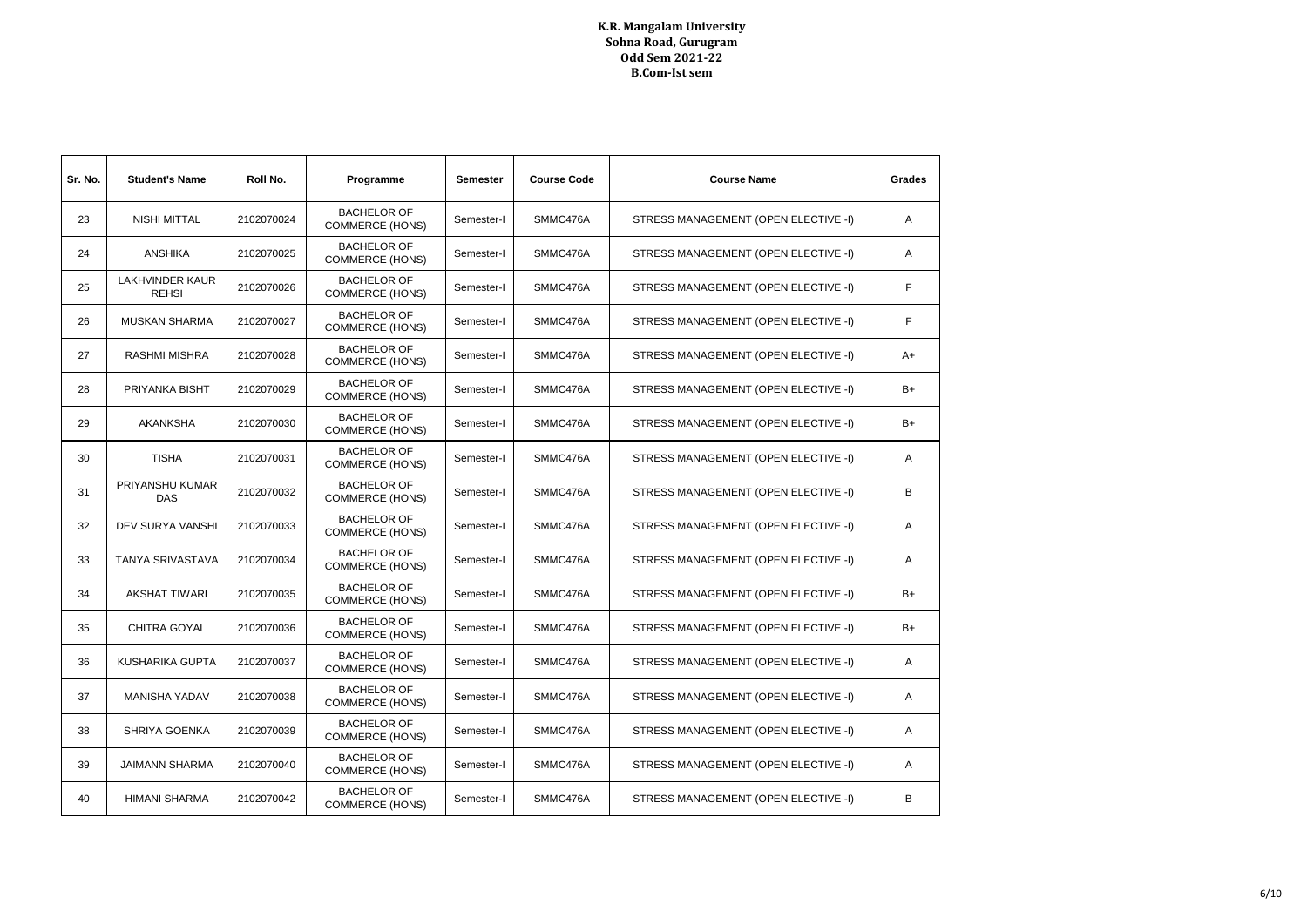| Sr. No.        | <b>Student's Name</b>  | Roll No.   | Programme                                    | Semester   | <b>Course Code</b> | <b>Course Name</b>                                   | Grades |
|----------------|------------------------|------------|----------------------------------------------|------------|--------------------|------------------------------------------------------|--------|
| 1              | <b>AMAR MITTAL</b>     | 2102070001 | <b>BACHELOR OF</b><br><b>COMMERCE (HONS)</b> | Semester-I | SMMC191A           | MANAGEMENT THOUGHT AND<br><b>APPLICATIONS</b>        | Α      |
| $\overline{2}$ | <b>GAUTAM JAIN</b>     | 2102070002 | <b>BACHELOR OF</b><br><b>COMMERCE (HONS)</b> | Semester-I | SMMC191A           | MANAGEMENT THOUGHT AND<br><b>APPLICATIONS</b>        | Α      |
| 3              | <b>ARYAN SWAMI</b>     | 2102070003 | <b>BACHELOR OF</b><br><b>COMMERCE (HONS)</b> | Semester-I | SMMC191A           | MANAGEMENT THOUGHT AND<br><b>APPLICATIONS</b>        | A+     |
| 4              | KANISHKA GUPTA         | 2102070004 | <b>BACHELOR OF</b><br><b>COMMERCE (HONS)</b> | Semester-I | SMMC191A           | MANAGEMENT THOUGHT AND<br><b>APPLICATIONS</b>        | A      |
| 5              | PRACHI KHURANA         | 2102070005 | <b>BACHELOR OF</b><br><b>COMMERCE (HONS)</b> | Semester-I | SMMC191A           | MANAGEMENT THOUGHT AND<br><b>APPLICATIONS</b>        | Α      |
| 6              | <b>DHRUV</b>           | 2102070006 | <b>BACHELOR OF</b><br><b>COMMERCE (HONS)</b> | Semester-I | SMMC191A           | MANAGEMENT THOUGHT AND<br><b>APPLICATIONS</b>        | Α      |
| $\overline{7}$ | SAANCHI BAJAJ          | 2102070007 | <b>BACHELOR OF</b><br><b>COMMERCE (HONS)</b> | Semester-I |                    | <b>Result Withheld</b>                               |        |
| 8              | SANJANA                | 2102070008 | <b>BACHELOR OF</b><br><b>COMMERCE (HONS)</b> | Semester-I | SMMC191A           | MANAGEMENT THOUGHT AND<br><b>APPLICATIONS</b>        | A+     |
| 9              | <b>RISHABH GARG</b>    | 2102070009 | <b>BACHELOR OF</b><br><b>COMMERCE (HONS)</b> | Semester-I | SMMC191A           | <b>MANAGEMENT THOUGHT AND</b><br><b>APPLICATIONS</b> | Α      |
| 10             | <b>ANJALI SHARMA</b>   | 2102070010 | <b>BACHELOR OF</b><br><b>COMMERCE (HONS)</b> | Semester-I | SMMC191A           | <b>MANAGEMENT THOUGHT AND</b><br><b>APPLICATIONS</b> | Α      |
| 11             | <b>MADHU</b>           | 2102070011 | <b>BACHELOR OF</b><br><b>COMMERCE (HONS)</b> | Semester-I | SMMC191A           | MANAGEMENT THOUGHT AND<br><b>APPLICATIONS</b>        | Α      |
| 12             | <b>NIKITA SHARMA</b>   | 2102070012 | <b>BACHELOR OF</b><br><b>COMMERCE (HONS)</b> | Semester-I | SMMC191A           | MANAGEMENT THOUGHT AND<br><b>APPLICATIONS</b>        | Α      |
| 13             | <b>GUNJAN</b>          | 2102070013 | <b>BACHELOR OF</b><br><b>COMMERCE (HONS)</b> | Semester-I | SMMC191A           | MANAGEMENT THOUGHT AND<br><b>APPLICATIONS</b>        | A      |
| 14             | MEGHA AGGARWAL         | 2102070014 | <b>BACHELOR OF</b><br><b>COMMERCE (HONS)</b> | Semester-I | SMMC191A           | MANAGEMENT THOUGHT AND<br><b>APPLICATIONS</b>        | Α      |
| 15             | <b>SHIVLY SINGH</b>    | 2102070015 | <b>BACHELOR OF</b><br><b>COMMERCE (HONS)</b> | Semester-I | SMMC191A           | MANAGEMENT THOUGHT AND<br><b>APPLICATIONS</b>        | Α      |
| 16             | ARYA                   | 2102070016 | <b>BACHELOR OF</b><br><b>COMMERCE (HONS)</b> | Semester-I | SMMC191A           | <b>MANAGEMENT THOUGHT AND</b><br><b>APPLICATIONS</b> | Α      |
| 17             | <b>NAINA GARG</b>      | 2102070017 | <b>BACHELOR OF</b><br><b>COMMERCE (HONS)</b> | Semester-I | SMMC191A           | MANAGEMENT THOUGHT AND<br><b>APPLICATIONS</b>        | Α      |
| 18             | <b>TANISHA SINGLA</b>  | 2102070018 | <b>BACHELOR OF</b><br><b>COMMERCE (HONS)</b> | Semester-I | SMMC191A           | <b>MANAGEMENT THOUGHT AND</b><br><b>APPLICATIONS</b> | Α      |
| 19             | <b>KHUSHBU</b>         | 2102070019 | <b>BACHELOR OF</b><br><b>COMMERCE (HONS)</b> | Semester-I | SMMC191A           | <b>MANAGEMENT THOUGHT AND</b><br><b>APPLICATIONS</b> | Α      |
| 20             | <b>SHWETA SINGLA</b>   | 2102070021 | <b>BACHELOR OF</b><br><b>COMMERCE (HONS)</b> | Semester-I | SMMC191A           | MANAGEMENT THOUGHT AND<br><b>APPLICATIONS</b>        | A      |
| 21             | <b>RUSHABH POKHREL</b> | 2102070022 | <b>BACHELOR OF</b><br><b>COMMERCE (HONS)</b> | Semester-I | SMMC191A           | MANAGEMENT THOUGHT AND<br><b>APPLICATIONS</b>        | A      |
| 22             | <b>SRISHTI SINGH</b>   | 2102070023 | <b>BACHELOR OF</b><br><b>COMMERCE (HONS)</b> | Semester-I | SMMC191A           | MANAGEMENT THOUGHT AND<br><b>APPLICATIONS</b>        | Α      |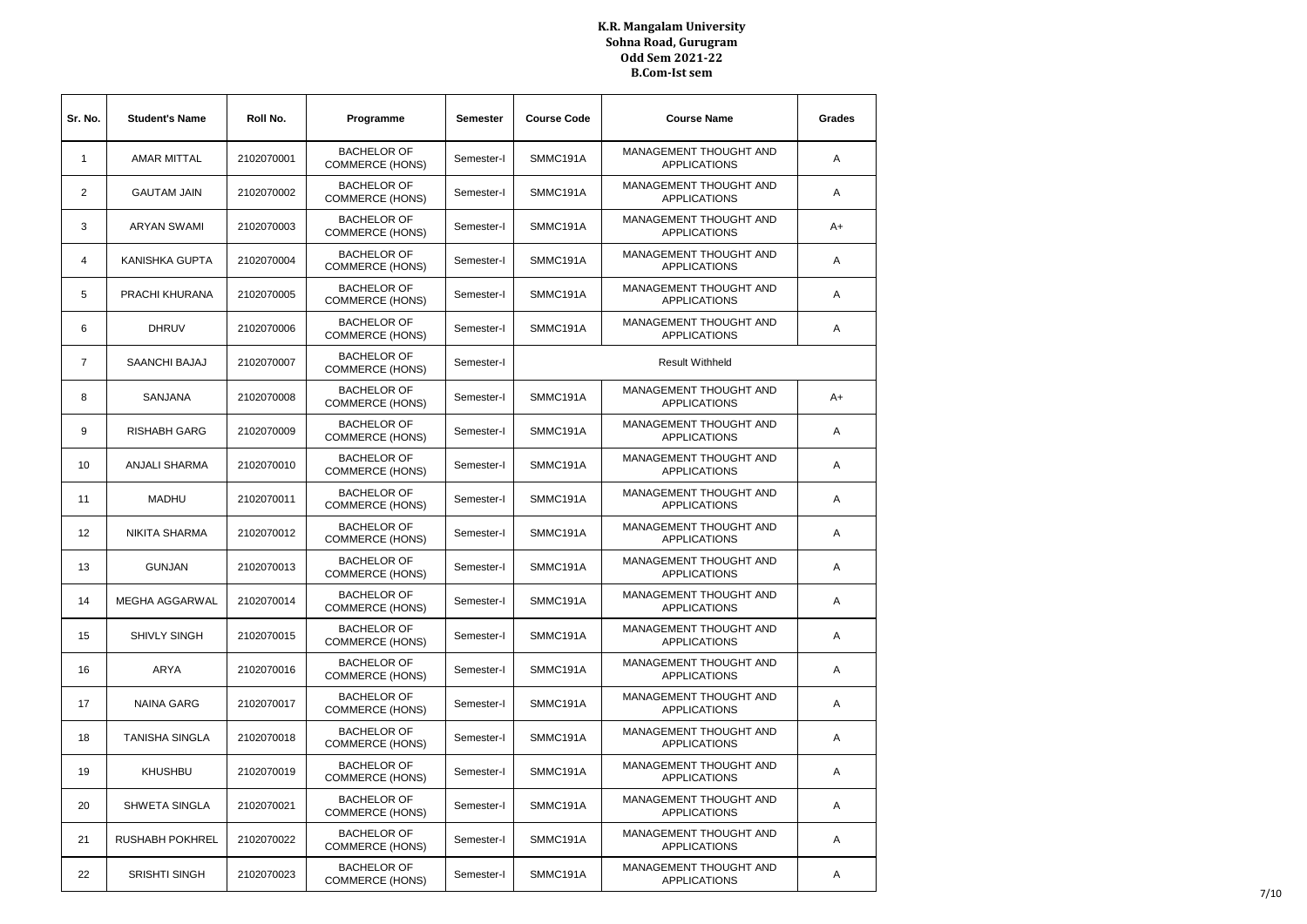| Sr. No. | <b>Student's Name</b>                  | Roll No.   | Programme                                    | <b>Semester</b> | <b>Course Code</b> | <b>Course Name</b>                                   | Grades |
|---------|----------------------------------------|------------|----------------------------------------------|-----------------|--------------------|------------------------------------------------------|--------|
| 23      | <b>NISHI MITTAL</b>                    | 2102070024 | <b>BACHELOR OF</b><br><b>COMMERCE (HONS)</b> | Semester-I      | SMMC191A           | MANAGEMENT THOUGHT AND<br><b>APPLICATIONS</b>        | A      |
| 24      | <b>ANSHIKA</b>                         | 2102070025 | <b>BACHELOR OF</b><br><b>COMMERCE (HONS)</b> | Semester-I      | SMMC191A           | MANAGEMENT THOUGHT AND<br><b>APPLICATIONS</b>        | A+     |
| 25      | <b>LAKHVINDER KAUR</b><br><b>REHSI</b> | 2102070026 | <b>BACHELOR OF</b><br><b>COMMERCE (HONS)</b> | Semester-I      | SMMC191A           | MANAGEMENT THOUGHT AND<br><b>APPLICATIONS</b>        | Α      |
| 26      | <b>MUSKAN SHARMA</b>                   | 2102070027 | <b>BACHELOR OF</b><br><b>COMMERCE (HONS)</b> | Semester-I      | SMMC191A           | MANAGEMENT THOUGHT AND<br><b>APPLICATIONS</b>        | A      |
| 27      | <b>RASHMI MISHRA</b>                   | 2102070028 | <b>BACHELOR OF</b><br><b>COMMERCE (HONS)</b> | Semester-I      | SMMC191A           | MANAGEMENT THOUGHT AND<br><b>APPLICATIONS</b>        | A+     |
| 28      | PRIYANKA BISHT                         | 2102070029 | <b>BACHELOR OF</b><br><b>COMMERCE (HONS)</b> | Semester-I      | SMMC191A           | MANAGEMENT THOUGHT AND<br><b>APPLICATIONS</b>        | Α      |
| 29      | <b>AKANKSHA</b>                        | 2102070030 | <b>BACHELOR OF</b><br><b>COMMERCE (HONS)</b> | Semester-I      | SMMC191A           | MANAGEMENT THOUGHT AND<br><b>APPLICATIONS</b>        | A      |
| 30      | <b>TISHA</b>                           | 2102070031 | <b>BACHELOR OF</b><br><b>COMMERCE (HONS)</b> | Semester-I      | SMMC191A           | MANAGEMENT THOUGHT AND<br><b>APPLICATIONS</b>        | A      |
| 31      | PRIYANSHU KUMAR<br><b>DAS</b>          | 2102070032 | <b>BACHELOR OF</b><br><b>COMMERCE (HONS)</b> | Semester-I      | SMMC191A           | MANAGEMENT THOUGHT AND<br><b>APPLICATIONS</b>        | Α      |
| 32      | <b>DEV SURYA VANSHI</b>                | 2102070033 | <b>BACHELOR OF</b><br><b>COMMERCE (HONS)</b> | Semester-I      | SMMC191A           | MANAGEMENT THOUGHT AND<br><b>APPLICATIONS</b>        | A      |
| 33      | <b>TANYA SRIVASTAVA</b>                | 2102070034 | <b>BACHELOR OF</b><br><b>COMMERCE (HONS)</b> | Semester-I      | SMMC191A           | <b>MANAGEMENT THOUGHT AND</b><br><b>APPLICATIONS</b> | A      |
| 34      | <b>AKSHAT TIWARI</b>                   | 2102070035 | <b>BACHELOR OF</b><br><b>COMMERCE (HONS)</b> | Semester-I      | SMMC191A           | MANAGEMENT THOUGHT AND<br><b>APPLICATIONS</b>        | Α      |
| 35      | <b>CHITRA GOYAL</b>                    | 2102070036 | <b>BACHELOR OF</b><br><b>COMMERCE (HONS)</b> | Semester-I      | SMMC191A           | MANAGEMENT THOUGHT AND<br><b>APPLICATIONS</b>        | A      |
| 36      | <b>KUSHARIKA GUPTA</b>                 | 2102070037 | <b>BACHELOR OF</b><br><b>COMMERCE (HONS)</b> | Semester-I      | SMMC191A           | MANAGEMENT THOUGHT AND<br><b>APPLICATIONS</b>        | A      |
| 37      | <b>MANISHA YADAV</b>                   | 2102070038 | <b>BACHELOR OF</b><br><b>COMMERCE (HONS)</b> | Semester-I      | SMMC191A           | MANAGEMENT THOUGHT AND<br><b>APPLICATIONS</b>        | Α      |
| 38      | SHRIYA GOENKA                          | 2102070039 | <b>BACHELOR OF</b><br><b>COMMERCE (HONS)</b> | Semester-I      | SMMC191A           | MANAGEMENT THOUGHT AND<br><b>APPLICATIONS</b>        | A      |
| 39      | <b>JAIMANN SHARMA</b>                  | 2102070040 | <b>BACHELOR OF</b><br><b>COMMERCE (HONS)</b> | Semester-I      | SMMC191A           | MANAGEMENT THOUGHT AND<br><b>APPLICATIONS</b>        | Α      |
| 40      | <b>HIMANI SHARMA</b>                   | 2102070042 | <b>BACHELOR OF</b><br><b>COMMERCE (HONS)</b> | Semester-I      | SMMC191A           | MANAGEMENT THOUGHT AND<br><b>APPLICATIONS</b>        | Α      |
|         |                                        |            |                                              |                 |                    |                                                      |        |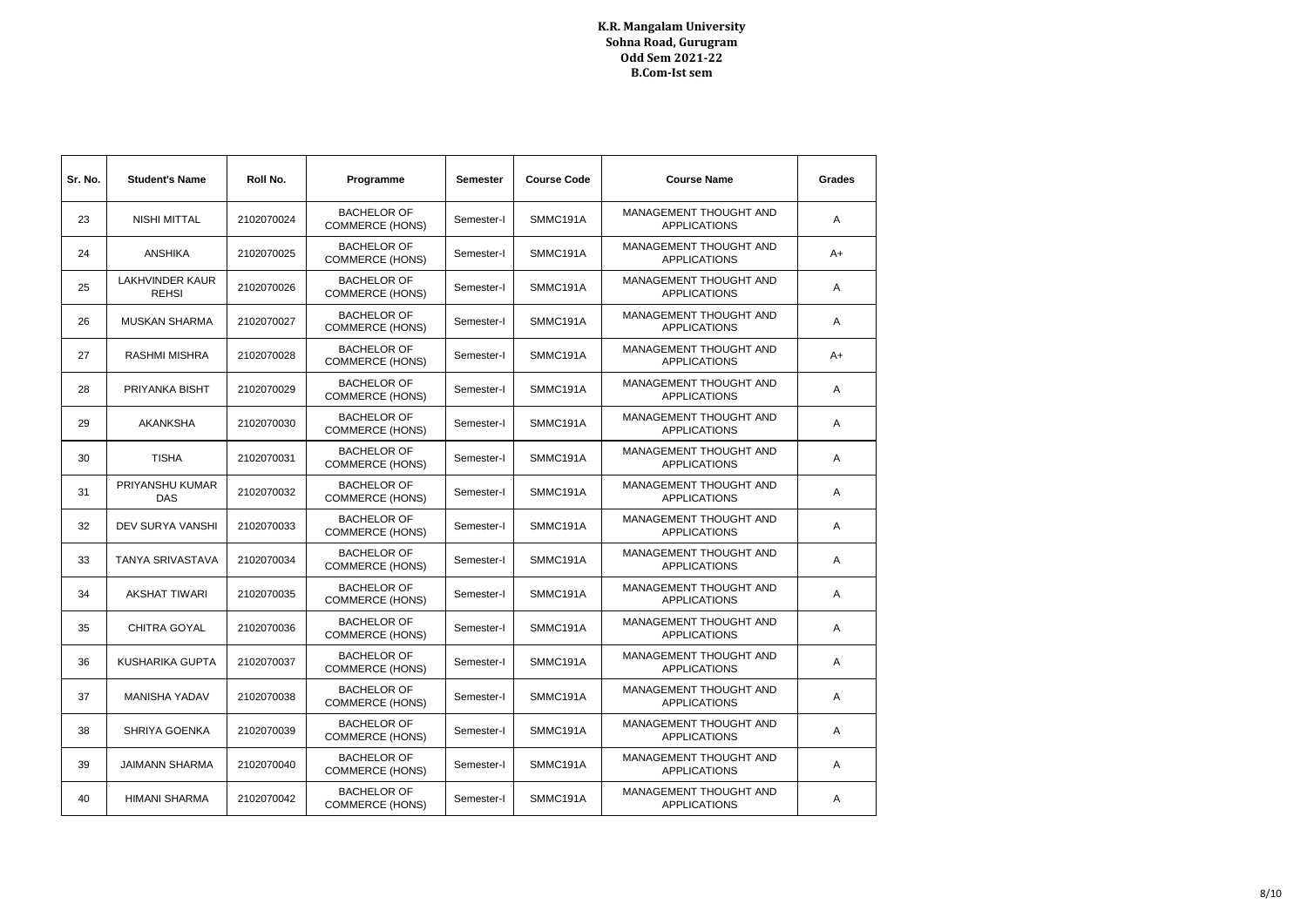| Sr. No.        | <b>Student's Name</b>  | Roll No.   | Programme                                    | <b>Semester</b> | <b>Course Code</b> | <b>Course Name</b>                                                   | Grades |
|----------------|------------------------|------------|----------------------------------------------|-----------------|--------------------|----------------------------------------------------------------------|--------|
| $\mathbf{1}$   | <b>AMAR MITTAL</b>     | 2102070001 | <b>BACHELOR OF</b><br><b>COMMERCE (HONS)</b> | Semester-I      | SMMC193A           | INTRODUCTION TO FINANCIAL MANAGEMENT AND<br><b>FINANCIAL MARKETS</b> | B+     |
| $\overline{2}$ | <b>GAUTAM JAIN</b>     | 2102070002 | <b>BACHELOR OF</b><br><b>COMMERCE (HONS)</b> | Semester-I      | SMMC193A           | INTRODUCTION TO FINANCIAL MANAGEMENT AND<br><b>FINANCIAL MARKETS</b> | F      |
| 3              | <b>ARYAN SWAMI</b>     | 2102070003 | <b>BACHELOR OF</b><br><b>COMMERCE (HONS)</b> | Semester-I      | SMMC193A           | INTRODUCTION TO FINANCIAL MANAGEMENT AND<br><b>FINANCIAL MARKETS</b> | $A+$   |
| 4              | KANISHKA GUPTA         | 2102070004 | <b>BACHELOR OF</b><br><b>COMMERCE (HONS)</b> | Semester-I      | SMMC193A           | INTRODUCTION TO FINANCIAL MANAGEMENT AND<br><b>FINANCIAL MARKETS</b> | B+     |
| 5              | PRACHI KHURANA         | 2102070005 | <b>BACHELOR OF</b><br><b>COMMERCE (HONS)</b> | Semester-I      | SMMC193A           | INTRODUCTION TO FINANCIAL MANAGEMENT AND<br><b>FINANCIAL MARKETS</b> | B+     |
| 6              | <b>DHRUV</b>           | 2102070006 | <b>BACHELOR OF</b><br><b>COMMERCE (HONS)</b> | Semester-I      | SMMC193A           | INTRODUCTION TO FINANCIAL MANAGEMENT AND<br><b>FINANCIAL MARKETS</b> | B+     |
| $\overline{7}$ | SAANCHI BAJAJ          | 2102070007 | <b>BACHELOR OF</b><br><b>COMMERCE (HONS)</b> | Semester-I      |                    | <b>Result Withheld</b>                                               |        |
| 8              | SANJANA                | 2102070008 | <b>BACHELOR OF</b><br><b>COMMERCE (HONS)</b> | Semester-I      | SMMC193A           | INTRODUCTION TO FINANCIAL MANAGEMENT AND<br><b>FINANCIAL MARKETS</b> | A+     |
| 9              | <b>RISHABH GARG</b>    | 2102070009 | <b>BACHELOR OF</b><br><b>COMMERCE (HONS)</b> | Semester-I      | SMMC193A           | INTRODUCTION TO FINANCIAL MANAGEMENT AND<br><b>FINANCIAL MARKETS</b> | A      |
| 10             | <b>ANJALI SHARMA</b>   | 2102070010 | <b>BACHELOR OF</b><br><b>COMMERCE (HONS)</b> | Semester-I      | SMMC193A           | INTRODUCTION TO FINANCIAL MANAGEMENT AND<br><b>FINANCIAL MARKETS</b> | A      |
| 11             | <b>MADHU</b>           | 2102070011 | <b>BACHELOR OF</b><br><b>COMMERCE (HONS)</b> | Semester-I      | SMMC193A           | INTRODUCTION TO FINANCIAL MANAGEMENT AND<br><b>FINANCIAL MARKETS</b> | Α      |
| 12             | NIKITA SHARMA          | 2102070012 | <b>BACHELOR OF</b><br><b>COMMERCE (HONS)</b> | Semester-I      | SMMC193A           | INTRODUCTION TO FINANCIAL MANAGEMENT AND<br><b>FINANCIAL MARKETS</b> | B+     |
| 13             | <b>GUNJAN</b>          | 2102070013 | <b>BACHELOR OF</b><br><b>COMMERCE (HONS)</b> | Semester-I      | SMMC193A           | INTRODUCTION TO FINANCIAL MANAGEMENT AND<br><b>FINANCIAL MARKETS</b> | Α      |
| 14             | MEGHA AGGARWAL         | 2102070014 | <b>BACHELOR OF</b><br><b>COMMERCE (HONS)</b> | Semester-I      | SMMC193A           | INTRODUCTION TO FINANCIAL MANAGEMENT AND<br><b>FINANCIAL MARKETS</b> | B+     |
| 15             | SHIVLY SINGH           | 2102070015 | <b>BACHELOR OF</b><br><b>COMMERCE (HONS)</b> | Semester-I      | SMMC193A           | INTRODUCTION TO FINANCIAL MANAGEMENT AND<br><b>FINANCIAL MARKETS</b> | B+     |
| 16             | ARYA                   | 2102070016 | <b>BACHELOR OF</b><br><b>COMMERCE (HONS)</b> | Semester-I      | SMMC193A           | INTRODUCTION TO FINANCIAL MANAGEMENT AND<br><b>FINANCIAL MARKETS</b> | B+     |
| 17             | <b>NAINA GARG</b>      | 2102070017 | <b>BACHELOR OF</b><br><b>COMMERCE (HONS)</b> | Semester-I      | SMMC193A           | INTRODUCTION TO FINANCIAL MANAGEMENT AND<br><b>FINANCIAL MARKETS</b> | F      |
| 18             | <b>TANISHA SINGLA</b>  | 2102070018 | <b>BACHELOR OF</b><br><b>COMMERCE (HONS)</b> | Semester-I      | SMMC193A           | INTRODUCTION TO FINANCIAL MANAGEMENT AND<br><b>FINANCIAL MARKETS</b> | B+     |
| 19             | <b>KHUSHBU</b>         | 2102070019 | <b>BACHELOR OF</b><br><b>COMMERCE (HONS)</b> | Semester-I      | SMMC193A           | INTRODUCTION TO FINANCIAL MANAGEMENT AND<br><b>FINANCIAL MARKETS</b> | B+     |
| 20             | SHWETA SINGLA          | 2102070021 | <b>BACHELOR OF</b><br><b>COMMERCE (HONS)</b> | Semester-I      | SMMC193A           | INTRODUCTION TO FINANCIAL MANAGEMENT AND<br><b>FINANCIAL MARKETS</b> | B+     |
| 21             | <b>RUSHABH POKHREL</b> | 2102070022 | <b>BACHELOR OF</b><br><b>COMMERCE (HONS)</b> | Semester-I      | SMMC193A           | INTRODUCTION TO FINANCIAL MANAGEMENT AND<br><b>FINANCIAL MARKETS</b> | A      |
| 22             | <b>SRISHTI SINGH</b>   | 2102070023 | <b>BACHELOR OF</b><br><b>COMMERCE (HONS)</b> | Semester-I      | SMMC193A           | INTRODUCTION TO FINANCIAL MANAGEMENT AND<br><b>FINANCIAL MARKETS</b> | В      |